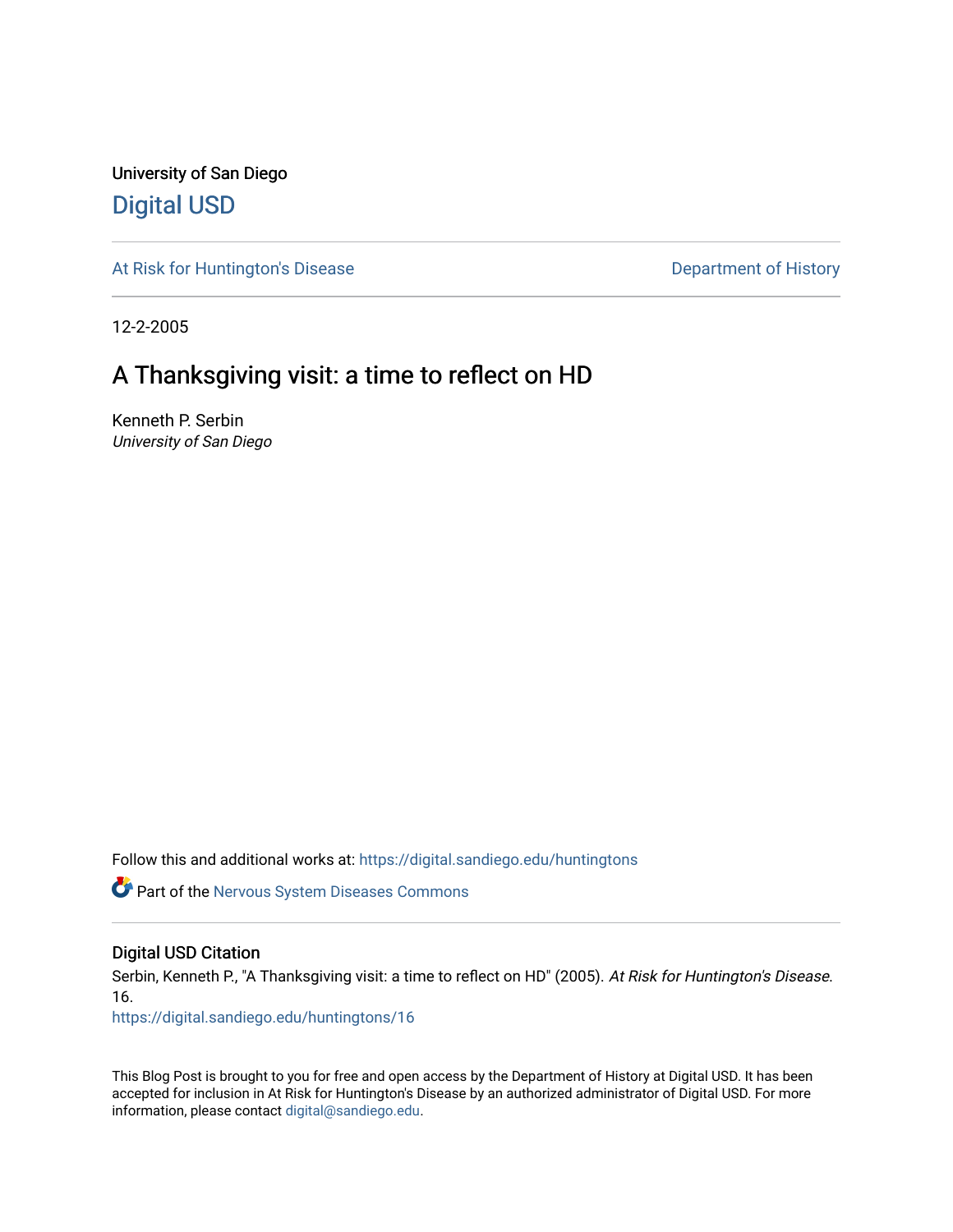# [At Risk for Huntington's Disease](http://curehd.blogspot.com/)

*HD is a genetically caused brain disorder that causes uncontrollable bodily movements and robs people's ability to walk, talk, eat, and think. The final result is a slow, ugly death. Children of parents with HD have a 50-50 chance of inheriting the disease. There is no cure or treatment.*

#### Blog Archive

- $\blacktriangleright$  [2021](http://curehd.blogspot.com/2021/) (12)
- $\blacktriangleright$  [2020](http://curehd.blogspot.com/2020/) (16)
- $\blacktriangleright$  [2019](http://curehd.blogspot.com/2019/) (19)
- $\blacktriangleright$  [2018](http://curehd.blogspot.com/2018/) (16)
- $\blacktriangleright$  [2017](http://curehd.blogspot.com/2017/) (14)
- $\blacktriangleright$  [2016](http://curehd.blogspot.com/2016/) (13)
- $\blacktriangleright$  [2015](http://curehd.blogspot.com/2015/) (24)
- $\blacktriangleright$  [2014](http://curehd.blogspot.com/2014/) (24)
- $\blacktriangleright$  [2013](http://curehd.blogspot.com/2013/) (30)
- $\blacktriangleright$  [2012](http://curehd.blogspot.com/2012/) (26)
- $\blacktriangleright$  [2011](http://curehd.blogspot.com/2011/) (33)
- $\blacktriangleright$  [2010](http://curehd.blogspot.com/2010/) (26)
- $\blacktriangleright$  [2009](http://curehd.blogspot.com/2009/) (21)
- $\blacktriangleright$  [2008](http://curehd.blogspot.com/2008/) $(7)$
- $\blacktriangleright$  [2007](http://curehd.blogspot.com/2007/) $(7)$
- $\blacktriangleright$  [2006](http://curehd.blogspot.com/2006/) (4)
- $\blacktriangledown$  [2005](http://curehd.blogspot.com/2005/) (17)
	- [▼](javascript:void(0)) [December](http://curehd.blogspot.com/2005/12/) (2)

A [Huntington's](http://curehd.blogspot.com/2005/12/huntingtons-christmas-story-ten-years.html) Christmas story: ten years of wonde... A [Thanksgiving](http://curehd.blogspot.com/2005/12/thanksgiving-visit-time-to-reflect-on.html) visit: a time to reflect on HD

- [►](javascript:void(0)) [September](http://curehd.blogspot.com/2005/09/) (2)
- 
- $\blacktriangleright$  [July](http://curehd.blogspot.com/2005/07/) (1)
- $\blacktriangleright$  [May](http://curehd.blogspot.com/2005/05/) (1)
- $\blacktriangleright$  [April](http://curehd.blogspot.com/2005/04/) (1)
- $\blacktriangleright$  [March](http://curehd.blogspot.com/2005/03/) (4)
- $\blacktriangleright$  [February](http://curehd.blogspot.com/2005/02/) (3)
- $\blacktriangleright$  [January](http://curehd.blogspot.com/2005/01/) (3)

#### About Me **GENE [VERITAS](https://www.blogger.com/profile/10911736205741688185)**

View my [complete](https://www.blogger.com/profile/10911736205741688185) profile

#### HD Links

[Huntington's](http://www.hdsa.org/) Disease Society of America [International](http://www.huntington-assoc.com/) Huntington **Association** [Huntington's](http://hddrugworks.org/) Disease Drug **Works** 

#### FRIDAY, DECEMBER 02, 2005

#### A Thanksgiving visit: a time to reflect on HD My dad traveled to visit for Thanksgiving, bringing the stark reality of my

mother's affliction with Huntington's disease into our household.

I have seen my father, now 78, become tearful only a few times. But he cried when he first talked about my mother, whom he left for the first time in 47 years of marriage in order to spend ten days with us. He has been doing a lot of crying since putting my mother, 68, into a nursing home in August, he explained.

"I ask God, 'Why our family?'" my dad said. A devout Catholic who believes in accepting God's will, he added quickly: "I suppose I shouldn't ask that question."

Later I decided to ask him: "Why do you think God would choose our family?"

- "Maybe he's testing us," my dad responded.
- "That's quite a big test he's putting us through," I rejoined.

I asked myself that same question – "Why us? Why must I be at risk for HD?" – over and over again during his visit. I don't discount the possibility that in some odd way there might be divine purpose in Huntington's disease. But mainly I believe that our creator – whatever it may be – has placed us in a universal struggle for perfection and justice. Curing HD is just one of the great challenges that humanity faces. At-risk people like me who are fighting to ward off onset and striving to support those who research treatments are front-line fighters in that great struggle. We try to set an example for others, raising awareness about genetic diseases and pointing out the need for compassion.

I also don't discount my father's faith. Over the past fifteen years, it has helped him care for my mother day after day and to accept her gradual but inexorable decline into the infant-like helplessness HD causes.

"You've shown a lot of strength," I told him as we went out for a drive one night.

"I didn't know how much I loved your mother until these past few years, taking care of her and seeing how much she has lost," he said.

The transition of the last few months – Mom into the nursing home and Dad living alone for the first time– has been tough. But that same strength is there. He visits her every day for several hours, taking her favorite fruits and talking patiently with her even though she can no longer speak.

For the first time since August, he and I talked to her together on the phone, because at my house we have two extensions. I have sorely missed these three-way conversations in which my dad and I did all the talking